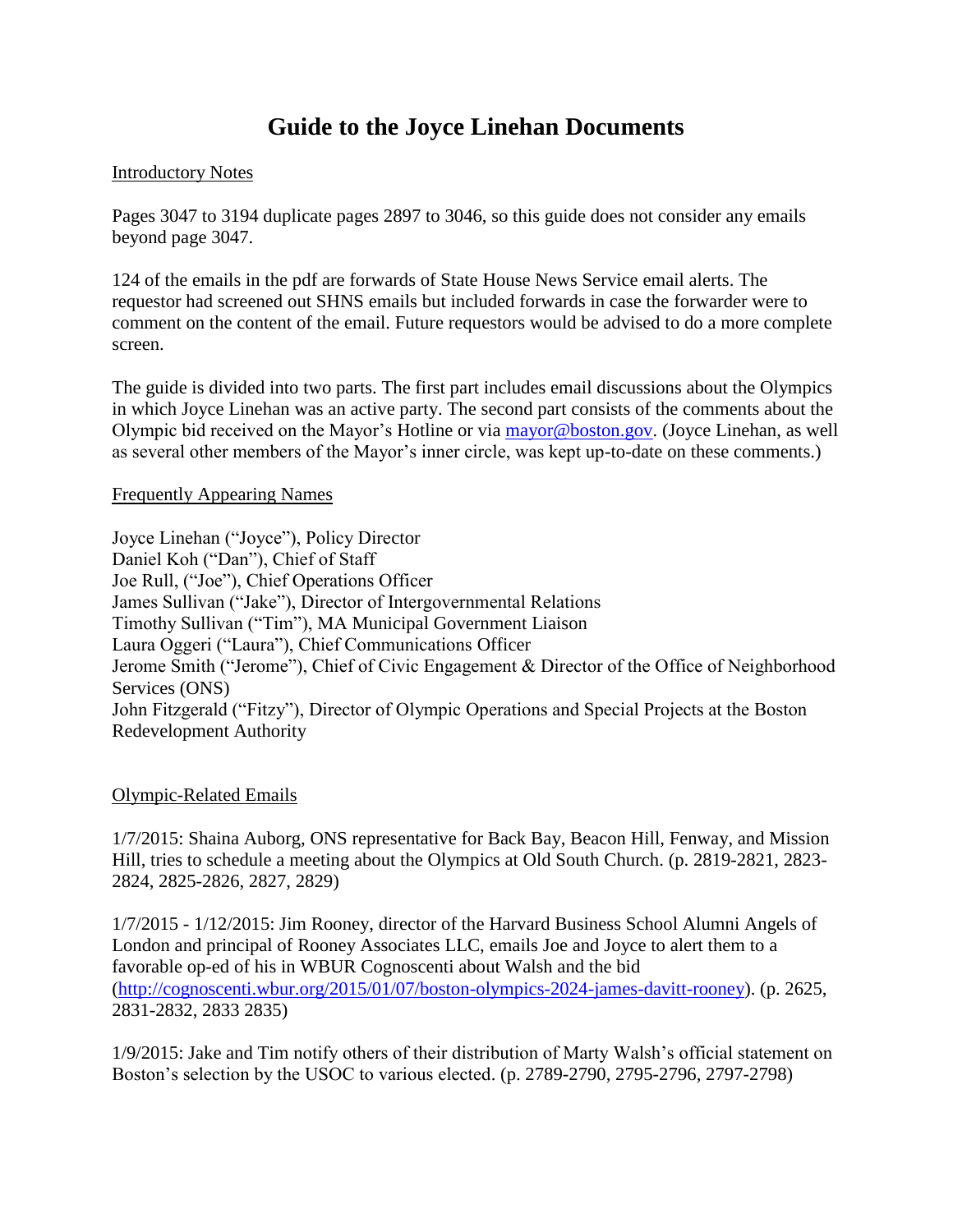1/9/2015: Virginia Mayer, a DC lobbyist who has done work for the City of Boston, forwards the White House's statement on Boston's selection by the USOC to Dan, Joyce, Jake, Joe, and Tim. (p. 2783-2784)

1/9/2015: Max Sevillia, the Director of the NYC Office of Federal Affairs, forwards Bill DeBlasio's congratulations tweet to Joyce and expresses his own congratulations. (p. 2759, 2761, 2775, 2785)

1/9/2015: Elaine Sudanowicz of the Office of Emergency Management sends her congratulations to Dan and Joyce. (p. 2735, 2763)

1/9/2015: Public records request from Dan Currie asking for "all records pertaining to the proposed 2024 Summer Olympics that are in the custody of your office (and any other office, employee or consultant subject to your authority"). (p. 2697-2698, 2699-2700, 2727)

1/9/2015: Marc Draisen of the MAPC's statement about the selection of Boston as the USOC bid city for the 2024 Games (p. 2689-2690)

1/9/2015 – 2/6/2015: Discussion of how Mayors Dan Rivera (Lawrence) and Kim Driscoll (Salem) can help support the bid. Leads to a discussion of a joint op-ed. (p. 1777-1778, 1835- 1836, 2171-2173, 2177-2178, 2247-2248, 2253-2254, 2255-2256, 2271-2272, 2285, 2293, 2627- 2628, 2657-2658, 2659-2660, 2665-2666, 2671, 2687)

1/10/2015: A discussion of what lines Marty Walsh should use to talk about the Olympics in his upcoming State of the City address. Thread contains Joyce, Dan, Laura, CFO David Sweeney, speechwriter Eoin Cannon, associate speechwriter Nancy Kwan, Boston College VP of Governmental & Community Relations Thomas Keady, and political consultant Michael Goldman. One email address is blacked out (possibly Mayor Walsh's personal account). (p. 2637-2640, 2641-2643, 2645, 2647)

1/14/2015: Steve Poftak, Executive Director of Rappaport Institute for Greater Boston at the Harvard Kennedy School, tells Joyce that he plans to organize an event about what Boston can learn from the New York and Chicago bids. He suggests hiring someone to oversee Olympic planning and notes that he can think of some names. Joyce forwards his email to Joe and schedules a call with Steve. (p. 2463, 2465, 2467)

1/14/2015: Bill Forry from the Dot Reporter notes to Joyce that he has some "Olympic angst" that he'll be "venting editorially" that week. (p. 2429-2431, 2469-2470)

1/16/2015: Dan, Joyce, Laura, Joe, and CFO David Sweeney discuss what Marty Walsh should write when he takes over Shirley Leung's column for a day. (p. 2393, 2395)

1/16/2015: Jake forwards Michelle Wu's WGBH op-ed [\(http://wgbhnews.org/post/boston-city](http://wgbhnews.org/post/boston-city-councilor-open-conversation-2024-olympics)[councilor-open-conversation-2024-olympics\)](http://wgbhnews.org/post/boston-city-councilor-open-conversation-2024-olympics) to Dan, Joyce, Laura, and Joe. (p. 2353-2355)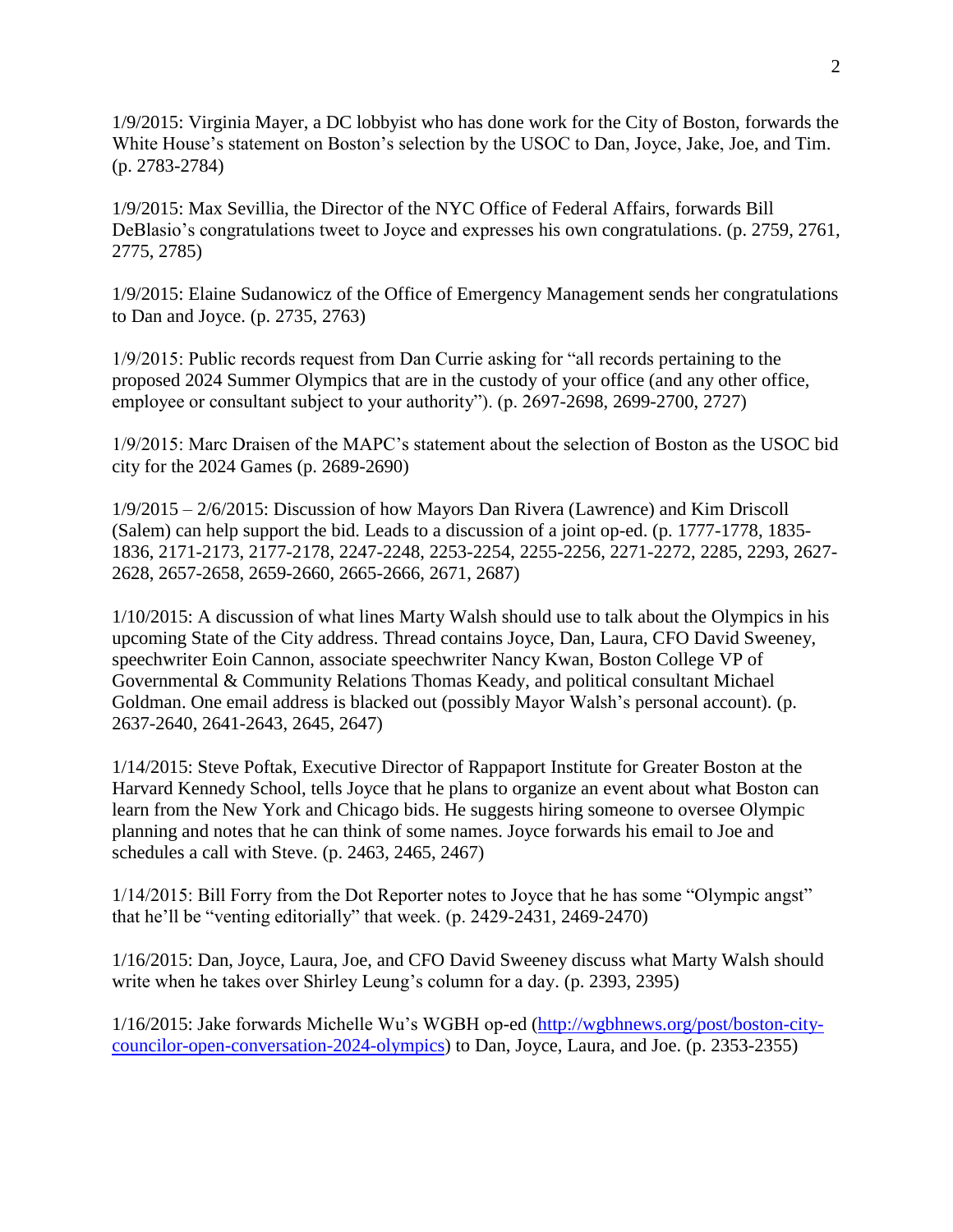1/22/2015: Letter Marty Walsh sent to all @cityofboston.gov accounts to try to allay concerns about the gag order. (p. 2213)

1/23/2015: Fitzy provides Mayor Walsh, Dan, Joe, Joyce, Jerome, and Laura an overview of the first Boston 2024 CAG meeting (p. 2179, 2245)

1/23/2015: Joyce Dan, Joe, and speechwriter Eoin Cannon discuss what the mayor should say at an upcoming talk at a Boston Foundation event. (p. 2165-2168, 2187-2188, 2197-2199)

1/13/2015 - 1/23/2015: David Woods emails Joyce offering help with the bid, emphasizing the Olympic rings as a symbol of peace. Chief of Arts and Culture Julie Burros is later brought into the discussion. (p. 2159-2164, 2287-2290, 2359-2361, 2363-2365, 2543-2546, 2547-2548, 2549- 2550)

1/9/2015: David Woods sends a congratulations on the USOC selection to [mayor@boston.gov](mailto:mayor@boston.gov) (p. 2709-2711) 1/9/2015: He compliments the generic response sent out by the constituent services team that manages the [mayor@boston.gov](mailto:mayor@boston.gov) emails. (p. 2693-2695)

1/14/2015 - 1/25/2015: Owen Toney of Green Neighbors Education Committee, Inc., emails Joyce about JPODS and how they can help Olympic transportation. Asks for a meeting. (p. 2099- 2101, 2103-2105, 2107-2109, 2113-2114, 2115-2116, 2423-2424, 2435-2436, 2437)

1/26/2015 – 2/23/2015: Dan, Joyce, James Gilloly (Deputy Commissioner, Boston Transportation Department), Vineet Gupta (Director of Planning, Boston Transportation Department at City of Boston), and Gina Fiandaca (Commissioner, Boston Transportation Department) discuss coordinating Go Boston 2030 and Boston 2024 planning. (p. 1847-1850, 1851-1852, 1853-1855, 1871-1872, 1873, 1875, 1877, 1899-1900, 2025)

1/29/2015: David Woods asks Joyce whether No Boston Olympics's use of the Olympic rings is a trademark infringement. Joyce forwards the question to Joe. (p. 1939, 1941)

2/6/2015: Joe Rull's all-staff email upon departure thanking everyone (p. 1755)

2/10/2015: Teresa Coffey-Gordon of Millennium Partners Sports Club Mgt expresses interest in serving on a task force about the Olympics. Joyce passes her note on to Joe. (p. 1695-1699, 1709-1711, 1719-1721, 1725-1729)

2/10/2015: Julie Burros notes to Joyce that she intends to turn down a proposal for a public art exhibit called the "Blue Sheep Project": "I think the symbolism of the sheep as they state about how we were all alike and different is a little subtle and could be see [sic] very differently here could be more like 'we are all sheep and need to go along with what city dos and decides for Olympics.'" (p. 1673-1675, 1677-1679)

2/12/2015 - 2/22/2015: Carly Carioli, editor-in-chief at BoMag, introduces Erick Trickey to Joyce Linehan. Erick's first piece will be on the Olympic effort. (p. 1473-1476, 1477-1480,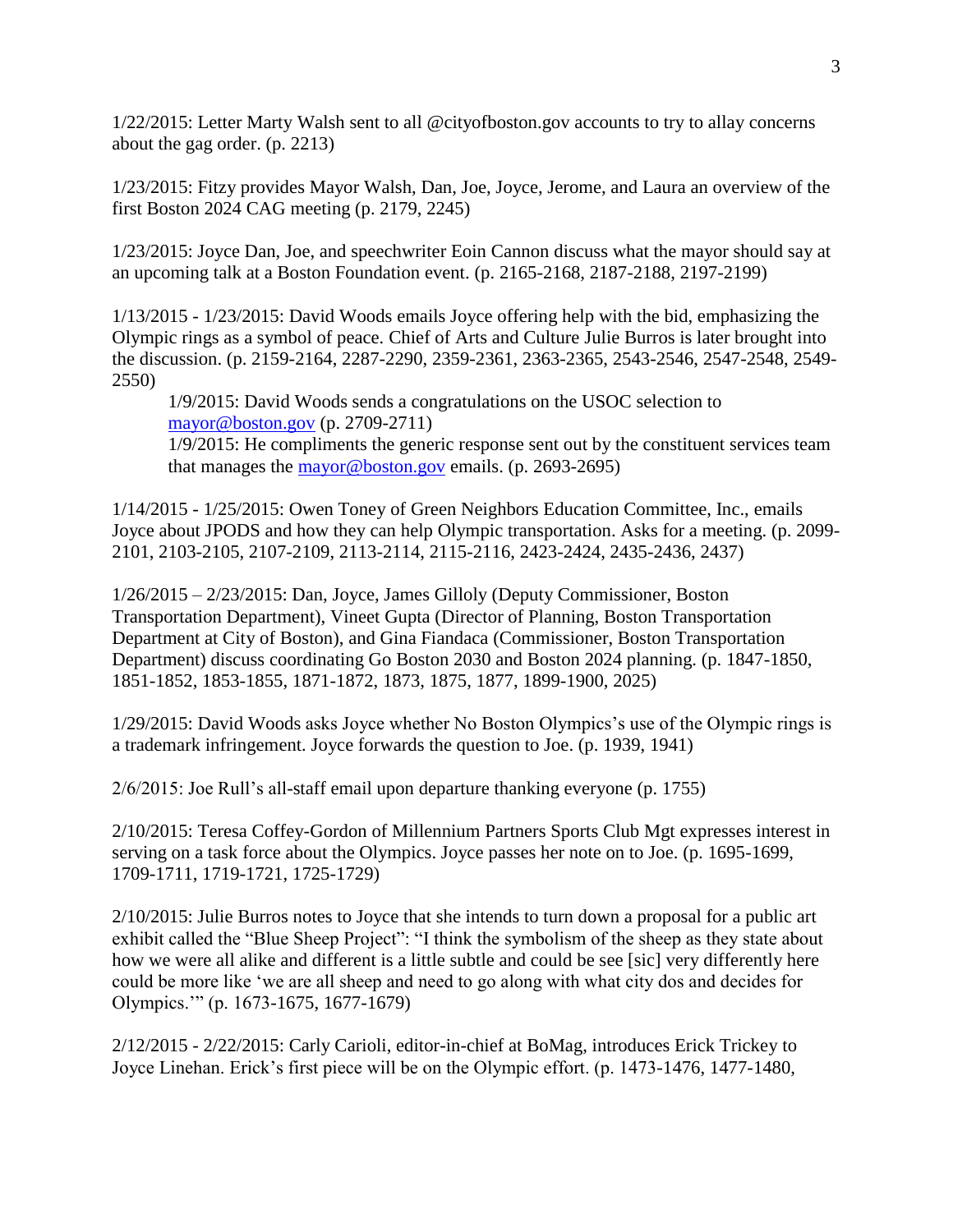1481-1483, 1613-1615, 1617-1619, 1621-1622, 1623-1624, 1625-1626, 1627, 1630-1632, 1633, 1635)

2/17/2015: Julie Burros emails Joyce and Dan for guidance around a meeting with CBT Architects about public art and the bid. (p. 1579-1580, 1585-1586)

2/18/2015: Joyce schedules a meeting with Chief of Environment, Energy and Open Space Austin Blackmon about environmental issues, including sustainability/open space and the Olympic bid. (p. 1541-1545, 1547-1554, 1555-1559, 1561-1567, 1569-1572, 1573-1576; 1st Google calendar invitation on 1/29/2015 – p. 1937)

2/12/2015-2/21/2015: T4MA Director Kristina Egan emails Joyce about securing a meeting with the Mayor to discuss transportation and Boston 2024. (p. 1489-1491, 1509-1511, 1512-1514, 1637-1638-1639, 1641-1542, 1643-1644, 1645)

2/24/2015: Charlotte DeWitt of International Events Limited emails Joyce about Boston 2024. Joyce refers her to Joe Rull. (p. 1339-1340, 1345-1346, 1347,

3/1/2015: Speechwriter Eoin Cannon suggests including Atlanta in the list of US Olympic successes for an upcoming speech, citing a 2011 NPR article [\(http://www.npr.org/2011/08/04/138926167/the-economic-legacy-of-atlantas-olympic-games](http://www.npr.org/2011/08/04/138926167/the-economic-legacy-of-atlantas-olympic-games)). (p. 1309, 1315, 1317)

3/5/2015, 4/9/2015: Fitzy, Joyce, Dan, Dan's chief of staff Meghan Aldridge, and ONEin3 Initiative Manager Erin Santhouse talk about scheduling a meeting between Marty Walsh and USOC member and former deputy mayor of New York Dan Doctoroff. (p. 609-613, 615-619, 621-623, 625-627, 629-631, 633-635, 1135-1137, 1139-1140, 1141-1142)

3/9/2015: Meghan Aldridge sends out an email about the all-cabinet meeting with the USOC on 3/11. (p. 1091, 1095)

3/9/2015: Exchange between Joyce and Marty about social media and the Olympics (p. 1079, 1093)

Joyce: "I have concerns about social media and the Olympics. Can we talk today?" Marty: "I have concerns as well."

*Note: This is the day of the release of the salary information – Monday after the City Council hearing.* 

3/10/2015: Reminder for invitation to the Cabinet/Department Heads meeting with the USOC on 3/11 (p. 1063-1064)

3/10/2015: Joyce notes to Emma Goldstein, Mayor Walsh's scheduler, that Marty wants a meeting scheduled with anti-games advocates (i.e., No Boston Olympics). (p. 1059-1060, 1061- 1062)

3/10/2015: Scheduling of a lunch with John Alschuler of HR Advisors, who "knows a lot abouturban planning, Olympic planning and financing." Joyce, Dan, CFO David Sweeney,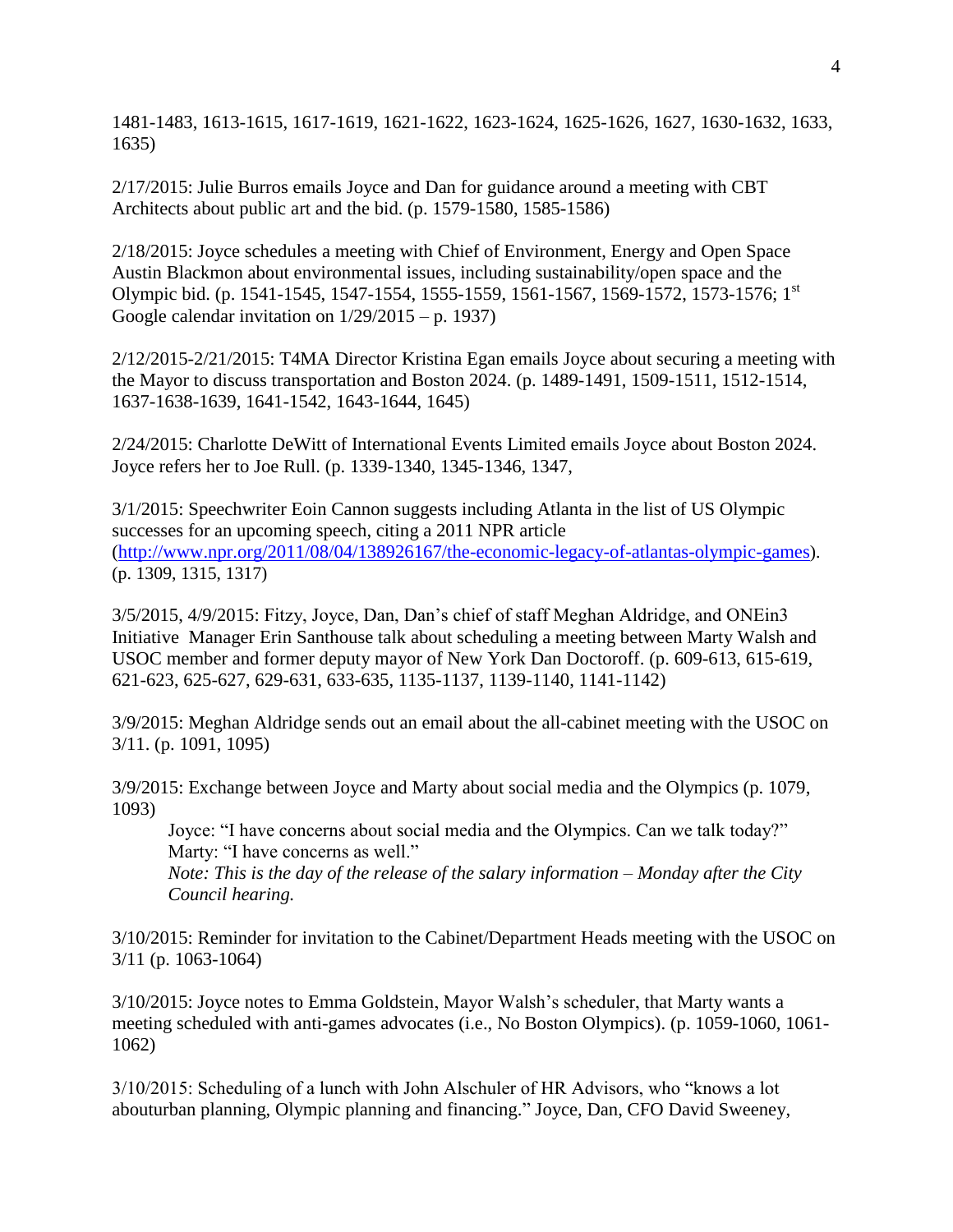Corporation Counsel Gene O'Flaherty, and O'Flaherty's chief of staff Alexis Tkachuk on the list of invitees. (p. 1037, 1045, 1047)

3/12/2015: Julie Burros forwards Joyce a Boston 2024 memo on the Cultural Olympiad. (p. 1021-1022)

 $3/13/2015$ ,  $4/8/2015$ ,  $4/14/2015 - 4/15/2015$ : Joyce schedules a meeting for some Olympic skeptics/critics from Blue Mass Group to hear the mayor make his case. (p. 561, 563, 565-567, 569-570, 571-572, 573, 637-638, 639-640, 641, 643, 1001-1003, 1005-1007, 1009-1011)

3/23/2015: Dan Koh forwards a public records request from the BRA that he had been sent to Joyce and Heather Campisano, chief of staff at the BRA. (p. 877-879, 881-883)

3/25/2015: Joyce, Laura, Dan, and Chief Digital Officer Lauren Lockwood talk about drafting stock responses to AskMJW questions. Expectation of a "barrage" of Olympic-related questions. (p. 843-844, 845)

3/30/2015: Office of Workforce Development Director Trinh Nguyen forwards an email from Boston 2024's Amy Sennett about the localization/workforce development initiative to Joyce (p. 765-767)

4/2/2015: Chief of Housing and Director of the Department of Neighborhood Development Sheila Dillon responds to Joyce, Fitzy, and Deputy Chief of Policy Danny Green noting surprise that Boson 2024 was the subject of an attached Rose Center for Public Leadership (ULI) presentation. (p. 735-736, 737)

4/7/2015: CFO David Sweeney forwards an email about a public records request on city employee expense disclosures that cite Boston 2024/Olympics to Dan, Joyce, and Laura. (p. 659)

4/22/2015: Harvard sociology professor and Senior Project Advisor at the Boston Area Research Initiative David Luberoff talks with Joyce about a map of Dorchester his students created. The class recently discussed potential impacts of the Olympics on Dot. (p. 431-432)

1/5/2015: His ask for someone to speak to his class about the changing nature of the city (p. 2837-2838)

5/5/2015: Discussion about an Urban Land Institute event about the Olympics (p. 327-331, 337- 343, 345-349

5/10/2015: Erick Tricky emails Joyce about a piece he is writing on John Fish for Boston Magazine. (p. 263, 265, 267)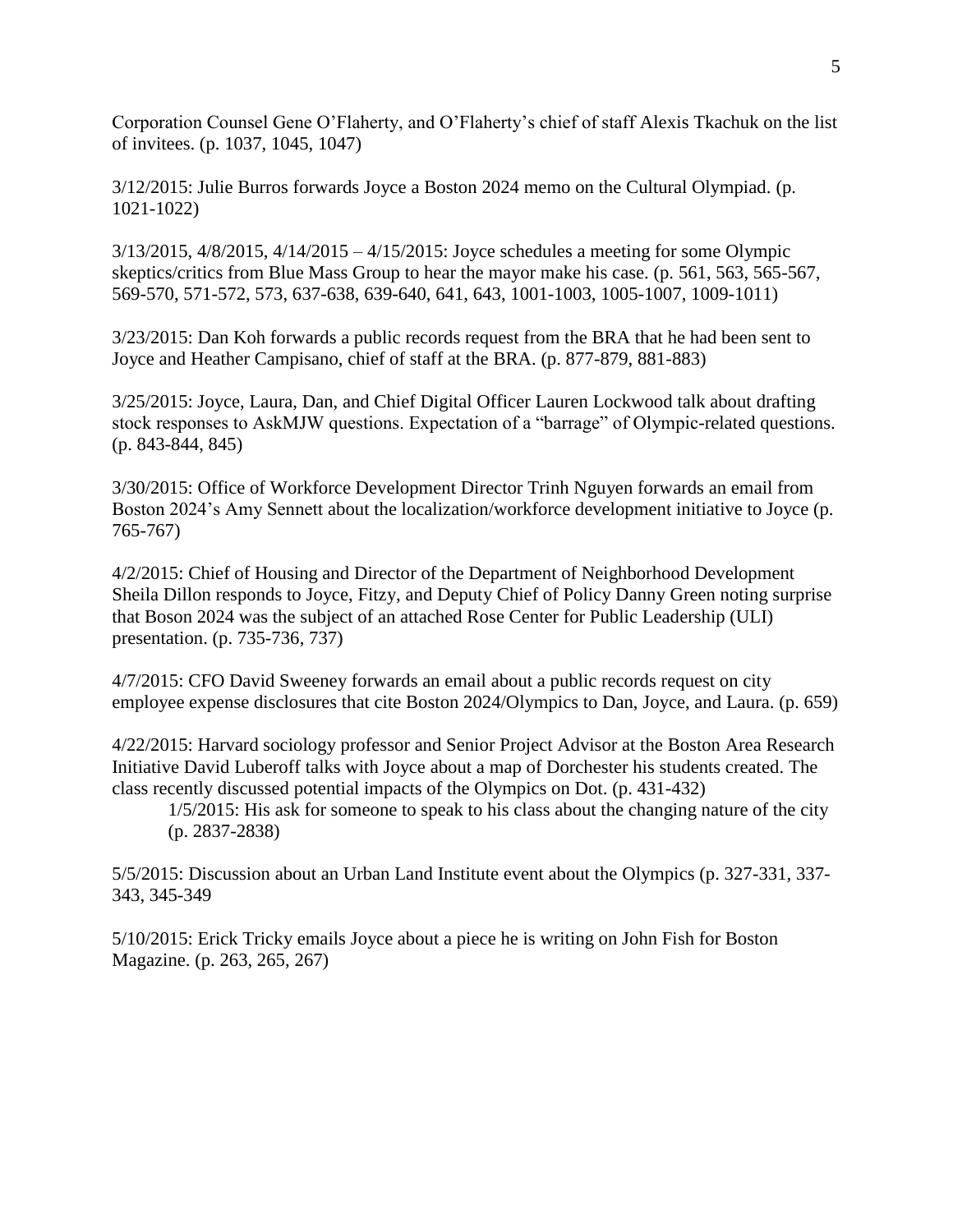#### Citizen Questions and Complaints

10/30/2014: Comment from an Arlington resident expressing opposition to the Olympic bid and highlighting all of the investments the city/state *should* be making. (p. 3010-3011)

11/20/2014: Citizen complaint expressing opposition to the bid, highlighting three main reasons: (1) maintenance burden of single-use infrastructure, (2) the displacement of low socioeconomic status neighborhoods, and (3) disruption of daily life for tens of thousands of residents. (p. 2989- 2990)

11/20/2014: Former Boston resident who now lives in the suburbs but works in the city expresses disappointment with how the bid is being handled by city government, with a complete lack of transparency and open debate. Notes lack of economic benefit from hosting. (2987-2988)

11/20/2014: Citizen comment noting that he likes the idea of the Olympics in theory but cannot support it due to the costs—money that is needed for long-term priorities (p. 2979-2980)

11/20/2014: Citizen complaint expressing opposition to the bid, highlighting costs and white elephants: "Boston is already historic, growing and the epicenter of education in this country. This is something the city just does not need." (p. 2977-2978)

11/20/2014: Niall tracks the calls/emails over the past two days regarding the Olympics in response to a request from Joyce: 5 emails and 3 phone calls against the bid (p. 2969-2972, 2973-2976, 2981-2983, 2985-2986)

11/21/2014: Citizen complaint expressing opposition to the Games: "Planning for the Games is diametrically opposite to the platform you ran on…John Fish is only serving the interest of himself." (p. 2965-2966)

11/24/2014: Citizen complaint expressing concern that Olympic planning is directed by those who stand to gain from it and criticizing the lack of public debate (p. 2951-2952)

11/24/2014: Citizen complaint expressing opposition to the bid, particularly the use of Franklin Park: "A secretive and private organization including Franklin Park in its proposal without input from the surrounding communities (many of which are the city's poorer communities) shows nothing but disdain for the people who live there." (p. 2949-2950)

12/1/2014: Citizen complaint expressing opposition to the bid (p. 2947)

12/2/2014: Citizen complaint expressing opposition to the bid (p. 2945-2946)

12/2/2014: Citizen complaint expressing opposition to the bid particularly the lack of public process: "We need to be building schools and fixing infrastructure not building stadiums that will serve no use after the event is over." (p. 2943-2944)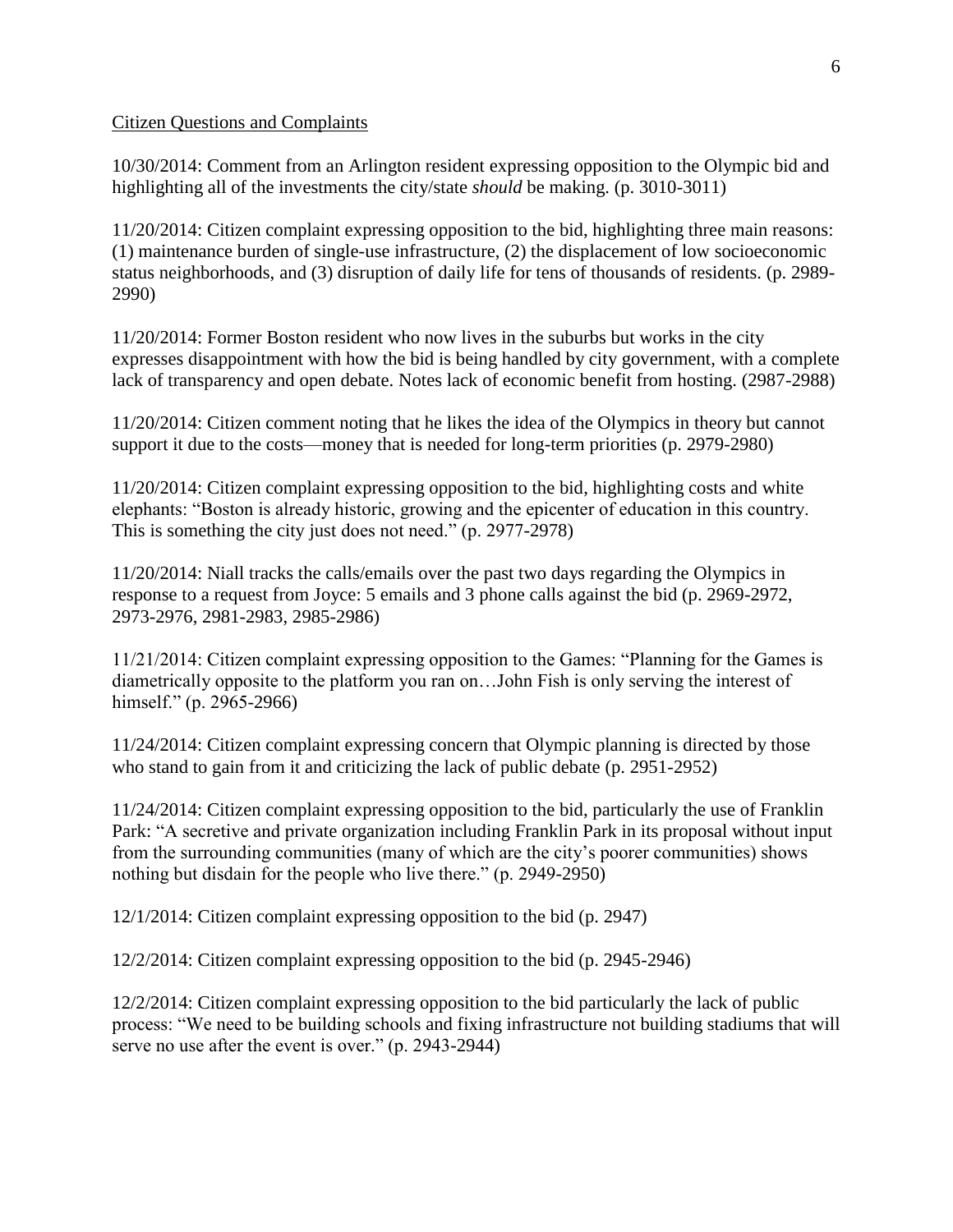12/2/2014: Citizen complaint expressing opposition to the bid, noting that the games are a "costly boondoggle": "Let's spend those billions on better mass transit and infrastructure – not stadiums and temporary housing." (p. 2941-2942)

12/4/2014: Citizen complaint criticizing the lack of public involvement and calling for the immediate release of all bidding documents (p. 2939-2940)

12/4/2014: Citizen complaint about the lack of public discussion/input around the bid: "Thus far all of the decisions seem to involve only people with a vested interest in hosting the Olympics." (p. 2937-2938)

12/15/2014: Citizen complaint noting that anti-democratic process is harmful to the national interest of the US (p. 2919, 2921)

12/16/2014: Citizen complaint expressing opposition to the bid: "Could we fix our embarrassingly derelict infrastructure instead?" (p. 2917-2918)

12/16/2014: Citizen complaint expressing opposition to the bid: "Boston does not need world wide visibility...Boston is instantly recognized as a city and holds a strong, positive reputation." (p. 2915-2916)

12/16/2014: Citizen complaint about the state of the city's transportation system: "I simply cannot see how we can invite the world to our city with the transportation system in its current state." (p. 2913-2914)

12/23/2014: Citizen complaint from a JP resident opposed to the bid, highlighting cost, white elephants, park access, and lack of public input (p. 2883-2884, 2929-2930)

1/9/2015: Resident who submitted a complaint on 11/20 expresses disappointment with the process. Joyce asks for a tally on contacts for the day and notes, "The sooner we start talking about community engagement in a real way, the better." (p. 2771-2773, 2777-2778, 2781-2782,

1/9/2015: Citizen complaint about the prospect of using public money for the Olympics, noting that it should be fully private and not use taxpayer money (p. 2751-2752)

1/9/2015: Citizen complaint noting that traffic is already bad and the Olympics would make it worse (p. 2749-2750)

1/9/2015: Citizen comment expressing happiness about Boston's selection by the USOC and asking to be considered for a spot in the advisory committee as an advocate of senior citizens (p. 2741-2742, 2747-2748)

1/9/2015: Citizen complaint noting that we need to improve transit infrastructure and clean up Mass Pike before we can host the Olympics (p. 2739-2740)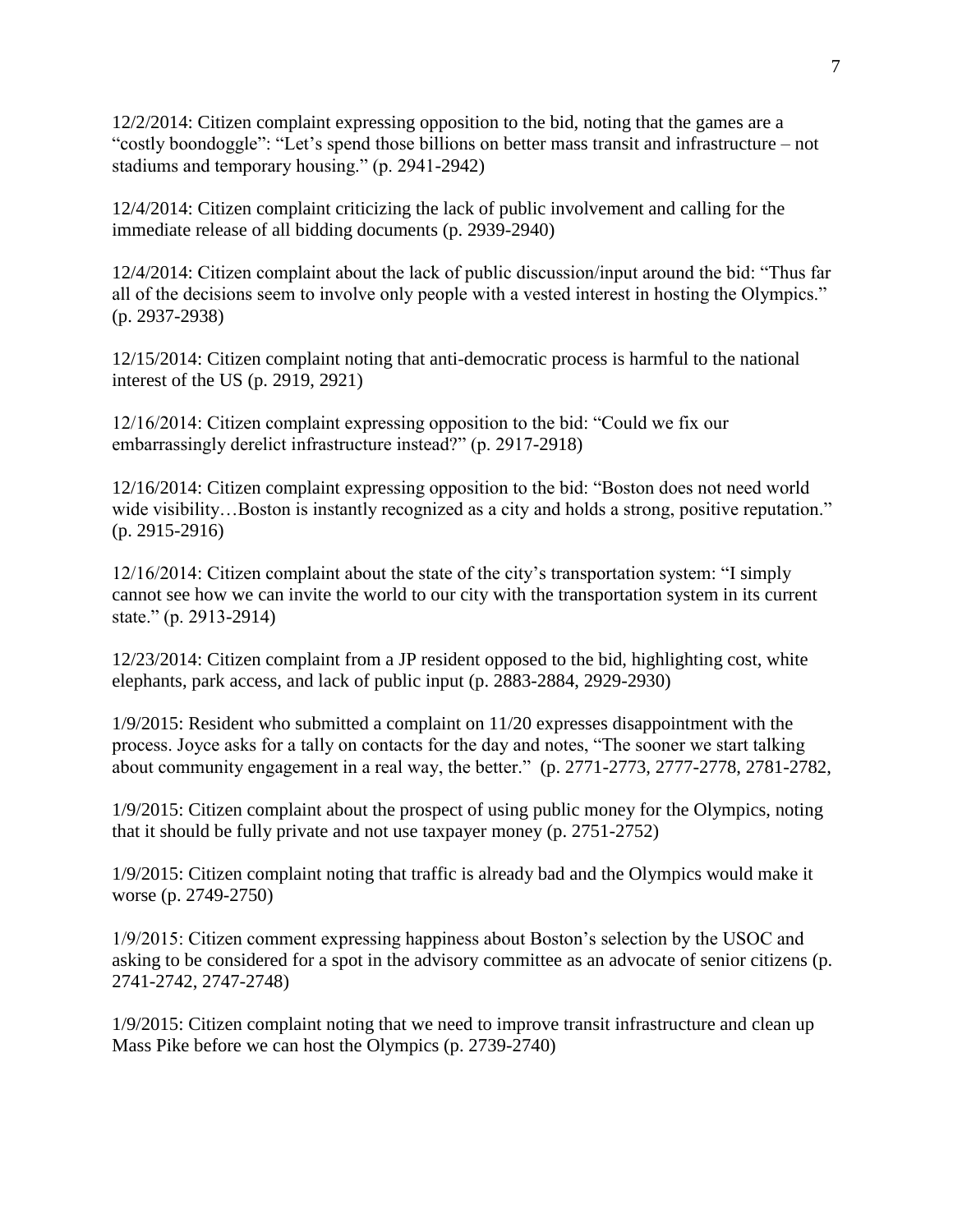1/9/2015: Citizen complaint expressing opposition to the bid and laughing at the mayor's comment that most people support it: "This is going to be a financial disaster from top to bottom, and could scar the Walsh administration forever." (p. 2737-2738) 1/9/2015: Citizen complaint expressing opposition to the Olympic bid: "Aside from who is going to be left holding the bag money wise we have the worst transit system in the world." (p. 2733- 2734)

1/9/2015: Citizen complaint expressing opposition to the Olympic bid: "I BEG you not to support this initiative to host the Olympics in Boston. We need to focus our resources on the people and infrastructure of Boston and not the pockets of well-to-do developers." (p. 2731- 2732)

1/9/2015: Comment from an Abington resident expressing opposition to building a stadium in Boston Common: "Please remember that the Common predates the modern Olympics by hundreds of years." (p. 2729-2730)

1/9/2015: Citizen comment expressing congratulations on Boston's selection by the USOC (p. 2725-2726)

1/9/2015: Citizen complaint expressing opposition to the bid: "I'm going to be an angry and motivated one-issue voter/donor/activist if we get stuck with the Olympics and Mayor Walsh doesn't do everything in his power to stop it." (p. 2723-2724)

1/9/2015: Comment from an MA resident expressing opposition to the bid, especially on the issue of cost: "We do not need the Olympic games to show what an amazing city Boston is. We already show it everyday." (p. 2721-2722)

1/9/2015: Citizen complaint expressing opposition to the Olympic bid: "We will be stuck with more taxes, misspent public funds with the wrong priorities ... not to mention our neighborhoods being high jacked and the security risks." (p. 2719-2720)

1/9/2015: Citizen complaint expressing opposition to the bid, noting that the mayor is "in for a long battle with the constituents of Boston" and advising him not to move forward. (p. 2713-2714)

1/9/2015: Citizen complaint expressing opposition to the bid, highlighting costs and diversion of funds: "Other than an ego trip for you, the taxpayer will bear the cost of this." (p. 2707-2708)

1/9/2015: Citizen complaint expressing disappointment in Boston's decision to bid for the Olympics, highlighting the diversion of funds: "There is NO need to divert our funds to an Olympic bid. I am EXTREMELY disappointed with your administration's support of this." (p. 2705-2706)

1/9/2015: Comment from a former Boston resident congratulating the mayor on Boston's selection by the USOC (p. 2703-2704)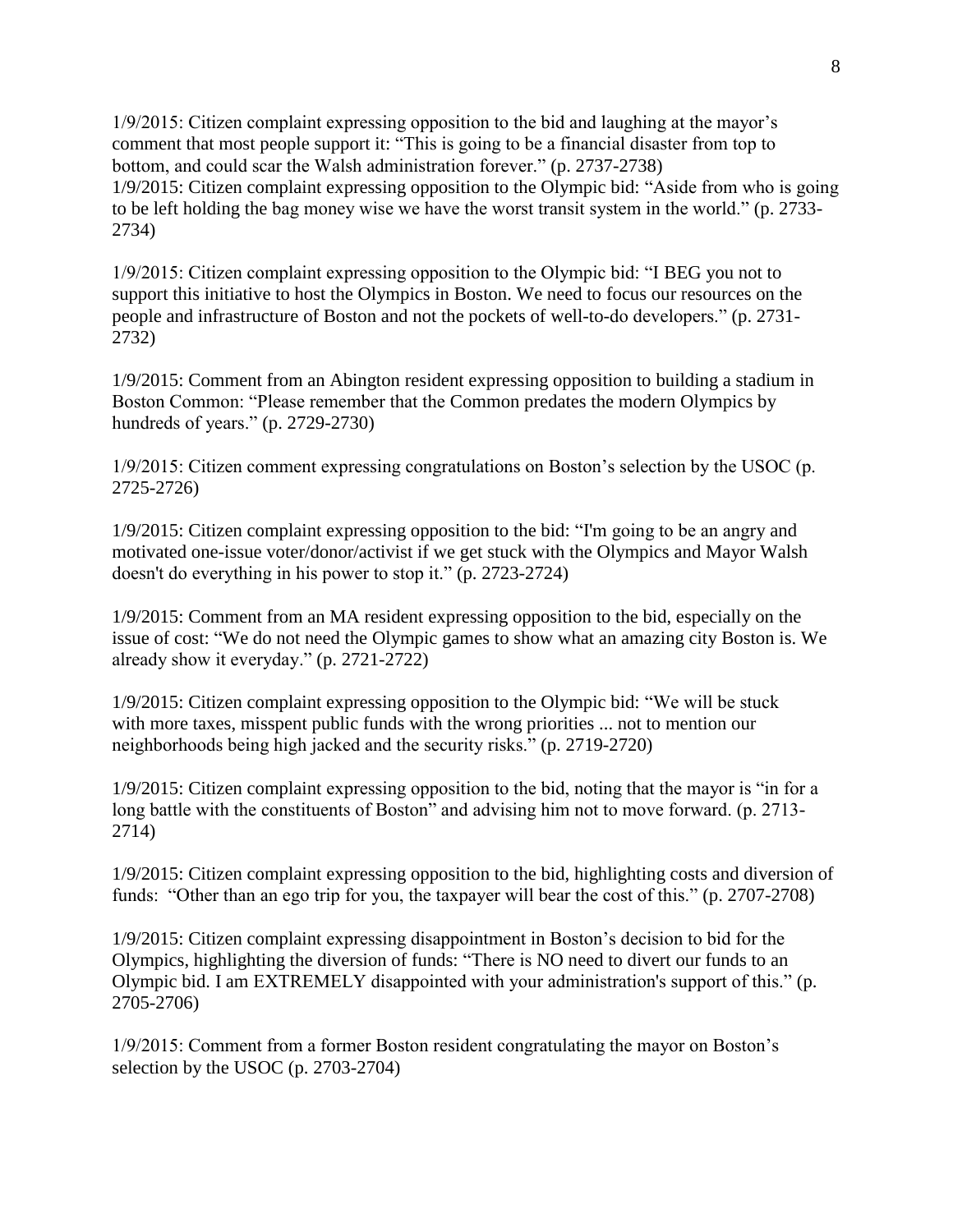1/9/2015: Comment from a Tyngsborough resident congratulating the mayor on Boston's selection by the USOC (p. 2701-2702)

1/9/2015: Citizen complaint expressing opposition to the bid: "We can't afford it we don't have the infrastructure for it. And the public was completely ignored during this process." (p. 2691- 2692)

1/9/2015: Citizen comment in support of the Olympic bid: "Would love to see the Olympics come to Boston." (p. 2685)

1/9/2015: Citizen suggestion that the Olympics should be held in Long Island because it would help rebuild the bridge and "bring people from Boston and Quincy together." (p. 2673-2674)

1/9/2015: Peter Trombley, a former state rep, volunteers ideas for a stadium proposal. Joyce defers to Dan in reaching out. Dan says he has Jake (James Sullivan) doing it. (p. 2661-2663, 2717-2718, 2757-2758)

1/12/2015: West Tisbury resident expresses opposition to the Games: "We don't need the trouble, we don't need the crowds, we don't need the intolerable invasion of security forces and the military." (p. 2615-2616)

1/12/2015: Citizen complaint expressing opposition to the bid and skepticism toward Marty's claim that there is public support behind it: "I have lived in this city for 40 years, similar to most of my friends, and (I don't know one person who favors this proposal." (p. 2599-2600)

1/12/2015: Citizen complaint about the Olympic bid ("TOTALLY against"), comparing it to the Big Dig, highlighting issues of cost overruns and traffic, and noting that benefits will just go to the rich (p. 2597-2598)

1/12/2015: Comment from a former classmate of Walsh's expressing congratulations (p. 2595- 2596)

1/12/2015: Citizen complaint about the Olympic bid: "She is surprised that it got this far without public input, and she is disappointed with the Mayor." (p. 2573-2574)

1/12/2015: Citizen complaint about how the Mayor did not consult city residents first before moving forward, especially since the residents do not want to host the Games (p. 2561-2562)

1/12/2015 – 1/14/2015: A discussion on the Highland Park Neighborhood Watch list-serv. Joyce is among the city officials cc'ed on the emails. Most participants in the thread are skeptical toward, if not opposed to, the bid. Issues of costs, inconvenience, displacement, and diversion of funds are mentioned. (p. 2439-2441, 2443-2449, 2455-2461, 2471-2477, 2481-2487, 2493-2494, 2501-2503, 2505-2513, 2515-2521, 2523-2528, 2529-2534, 2535-2541, 2553-2558, 2567-2571, 2575-2579, 2581-2584, 2585-2588, 2589-2594, 2603-260)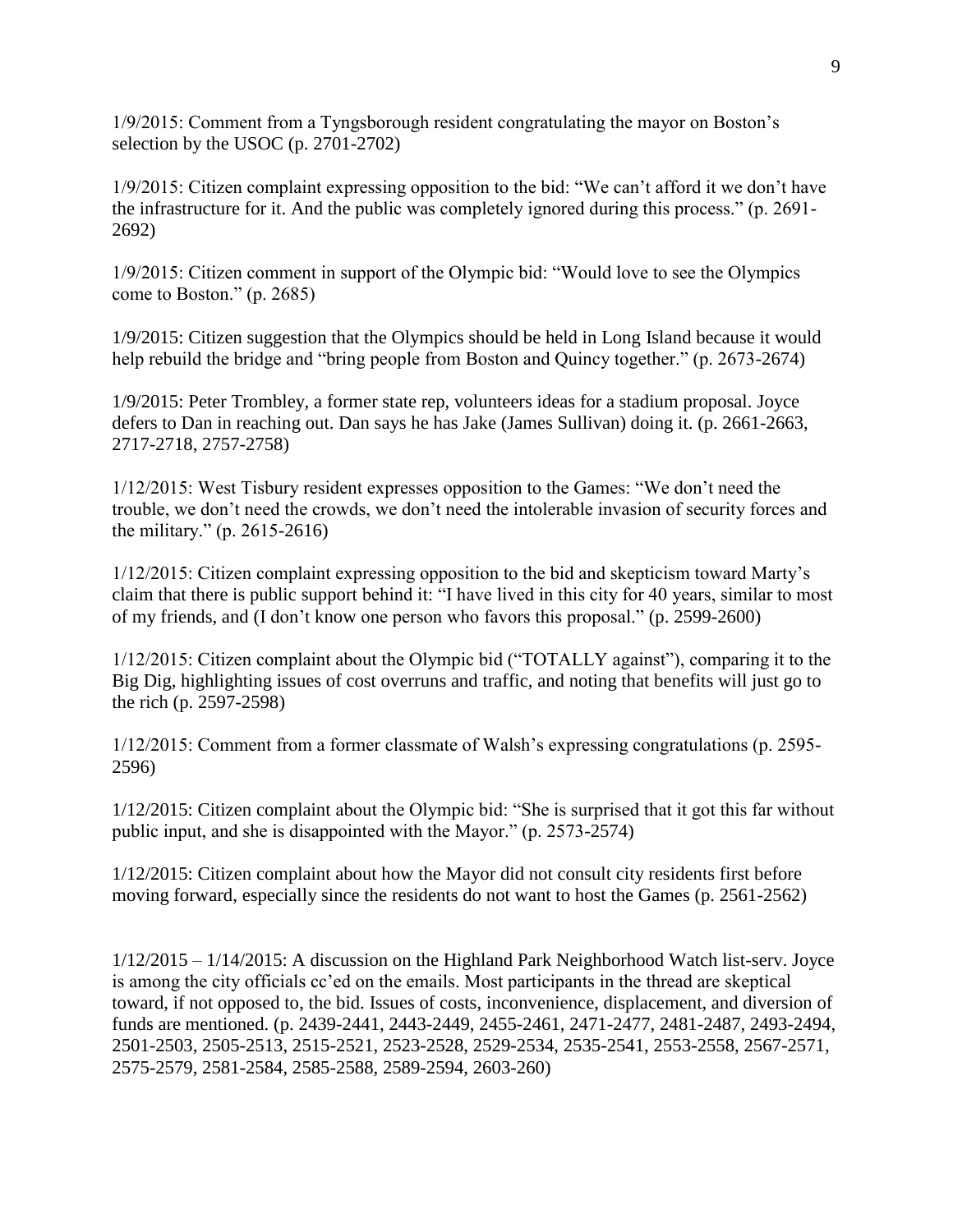1/13/2015: Citizen complaint expressing opposition to hosting the Games, frequently using all caps to express strength of opposition (p. 2559-2560)

1/13/2015: Citizen complaint noting that homelessness should be a higher priority than the Olympics (p. 2551-2552)

1/14/2015: Citizen complaint expressing opposing to hosting the Games (p. 2425-2426)

1/15/2015: Citizen complaint expressing opposition to the Olympics, highlighting traffic as a main concern (p. 2421-2422)

1/15/2015: Citizen complaint expressing opposition to the Olympics, highlighting traffic as a main concern (p. 2419-2420)

1/15/2015: Citizen complaint about the bid: "Caller would like to know who the developer was that put the bid in for Boston being part of the 2024 Olympics." (p. 2415-2416)

1/15/2015: Citizen complaint expressing many reasons for opposing the Olympics: "I've spoken to many of my friends in Dorchester, and I Haven't met anyone yet who thinks bringing the Olympics to Boston is a good idea." Brings up lack of transparency, cost, traffic, security risks (p. 2407-2409, 2411-2413, 2451-2453, 2479-2480)

1/15/2015: Citizen comment expressing support for the Olympics (p. 2399-2400)

1/16/2015: Citizen complaint expressing opposition to the use of tax money for the Olympics and expressing concern about the increasing unaffordability of the city (p. 2397-2398)

1/16/2015: Citizen complaint expressing opposition to the bid, noting growing poverty level and fear of terrorist attack (p. 2391-2392)

1/16/2015: Arlington resident expresses concern about the metro impact of the Games, particularly on traffic/transportation (p. 2389-2390)

1/16/2015: Citizen complaint expressing opposition to the bid, highlighting taxes and traffic. (p. 2383-2384)

1/16/2015: Citizen complaint expressing opposition to the bid and noting that the money could better be spent elsewhere: "What do you want your legacy to be Mr Mayor? That you brought the Olympics to the city of Boston for a summer or you saved the live's of thousands of people in Boston?" (p. 2369-2370)

1/20/2015: Citizen complaint expressing opposition to the Olympic bid (I believe it will have a serious detrimental effect on our community and the quality of life in South Boston and the rest of the city.") and calling for a referendum. (p. 2351-2352)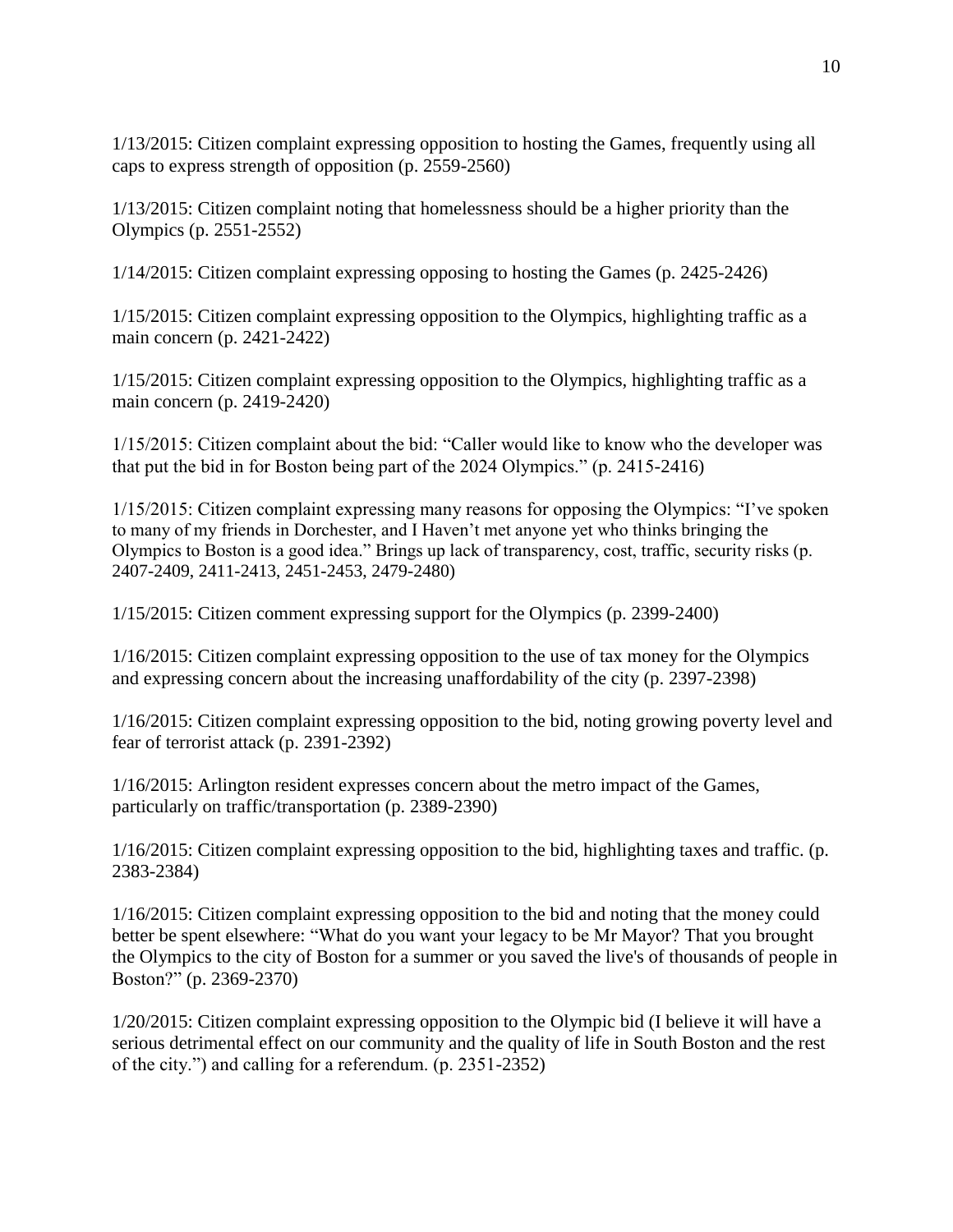1/21/2015: Citizen comment advocating for the North-South rail link as part of Olympic transportation upgrades, noting its usefulness and the fact that the city couldn't handle the Olympics with current infrastructure (p. 2319-2321)

1/21/2015: Citizen complaint about Uber: "Is this a setup for Uber to be one of the sponsors for the Boston Olympics?" (p. 2317-2318)

1/21/2015: Citizen complaint expressing opposition to the Olympic bid because (1) taxes ("I for one am not willing to pay more so that we can host an international kegger.") and (2) the diversion of resources ("money that could be used for the Olympics could also be used for schools and crime prevention and a slew of other worthy causes). Calls on Walsh to support having a referendum. (p. 2315-2316)

1/21/2015: Citizen complaint about real estate taxes: "PS I do not want the Olympics! I think the focus should be on the city and its residents." David Sweeney notes to Joyce, "Wait ... this person *doesn't* like taxes?"(p. 2283-2284, 2291-2292, 2297-2298)

1/21/2015: Citizen complaint about the lack of democratic process and the disruption the Olympics would pose (p. 2269-2270)

1/21/2015: Citizen comment in support of the bid: "Keep up the good work." (p. 2257-2258)

1/22/2015: New Yorker who had opposed the NYC 2012 bid expresses criticism of the gag order and the whole Olympic project: "As one who was involved in defeating NYC's recent Olympics experience (which I'm glad to say didn't even reach bid stage) the IOC is a corrupt, morally bankrupt organization -and we would be better off without any Olympics at all!" (p. 2243-2244)

1/22/2015: Citizen comment calling for a state referendum to "provide the democratic process to voice the concerns of those who oppose the Olympic Bid." (p. 2241-2242)

1/23/2015: Citizen complaint about the undemocratic process around the bid and expressing hope that the city does not get the Olympics: "I am appalled at the process by which a few business leaders (I have been a senior executive at major local businesses) have privately managed to get our city chosen as the U.S. representative for the 2024 Olympics." (p. 2195- 2196)

1/23/2015: Citizen complaint about the gag order: "This country was not founded on being a police state and restricting speech." (p. 2175-2176)

1/23/2015: Citizen complaint expressing opposition to the Olympic bid and desire for a referendum. (p. 2169-2170)

1/23/2015: Citizen complaint about the Olympic bid: "Boston does not need this burden that is falsely promised as an economic boost." (p. 2149-2150)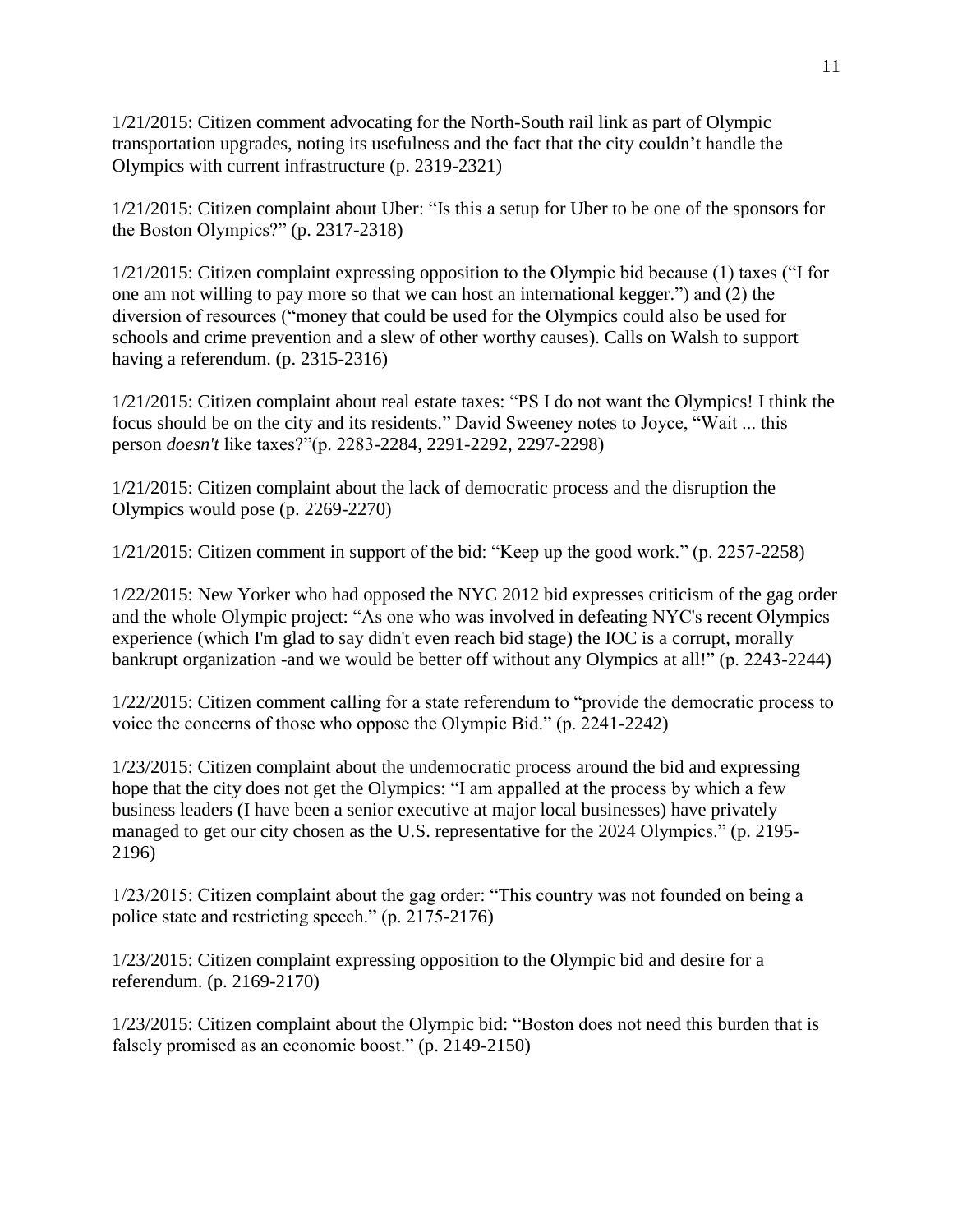1/23/2015: Citizen complaint about the gag order: "You've done more damage to the reputation of Boston and America than any negative comments that one could say publicly have." (p. 2145-2146, 2147-2148)

1/25/2015: Citizen complaint about the lack of an Olympic meeting in Charlestown. Dan tells Niall Murphy to include John Fitzgerald on the distribution list for Mayor's Hotline calls. Fitzgerald seems surprised he was not already being included. (p. 2065-2067, 2069-2071, 2073- 2075, 2077-2078, 2079-2080, 2121-2122)

1/26/2015: Citizen complaint about the Olympic bid: "There is no place for them to be hosted here and a huge burden for Boston taxpayers to take on." Dan comments that the Mayor's Office should develop a formal response system to the calls on the hotline like this. (p. 2033-2034, 2041-2042)

1/26/2015: Citizen question about disability access during the Olympics. Joyce notes that she's "not convinced people are responding to constituent calls." (p. 2027-2029, 2081-2084, 2111- 2112, 2117-2118, 2119-2120, 2123-2124)

1/26/2015: Citizen complaint that it "seems absurd to implement rent control for multi-family housing" because of the Olympics. Joyce asks Dan and Jerome why John Fitzgerald isn't getting these emails. (p. 1997-2000, 2005-2007, 2008-2009, 2015-2016, 2017-2018, 2023)

1/27/2015: Citizen complaint about the diversion of resources for the bid and the authoritarianism of the gag order ("You can't fire me for saying what I want, which is that the Olympics don't belong here, but I feel sorry for city employees who might agree with me.") (p. 1995-1996)

1/27/2015: Citizen complaint about the gag order and the bid, noting the need for a referendum and noting that only the rich benefit from the Games ("Many people would get rich but not ordinary people like me.") (p. 1993-1994)

1/27/2015: Citizen complaint about the placement of a venue on the Common and the lack of public input ("The Olympics is being shoved down everyone's throat with no public input.") (p. 1989-1990)

1/27/2015: Citizen complaint about the Olympic bid: "Time, effort, and financial resources could be better used focusing on improving Boston for its residents rather than hosting a worldwide event." (p. 1971-1972)

1/27/2015: Citizen complaint about the gag order ("Don't let this matter stain your record!" (p. 1969-1970)

1/28/2015: Citizen complaint about the cost of the Olympics and the gag order on city employees "When you are out of office the citizens of Boston will still be paying. Now you want to prohibit open discussion by government employees regarding the merits of having to pay for them and whether in these economic times it is worth it." (p. 1961-1962)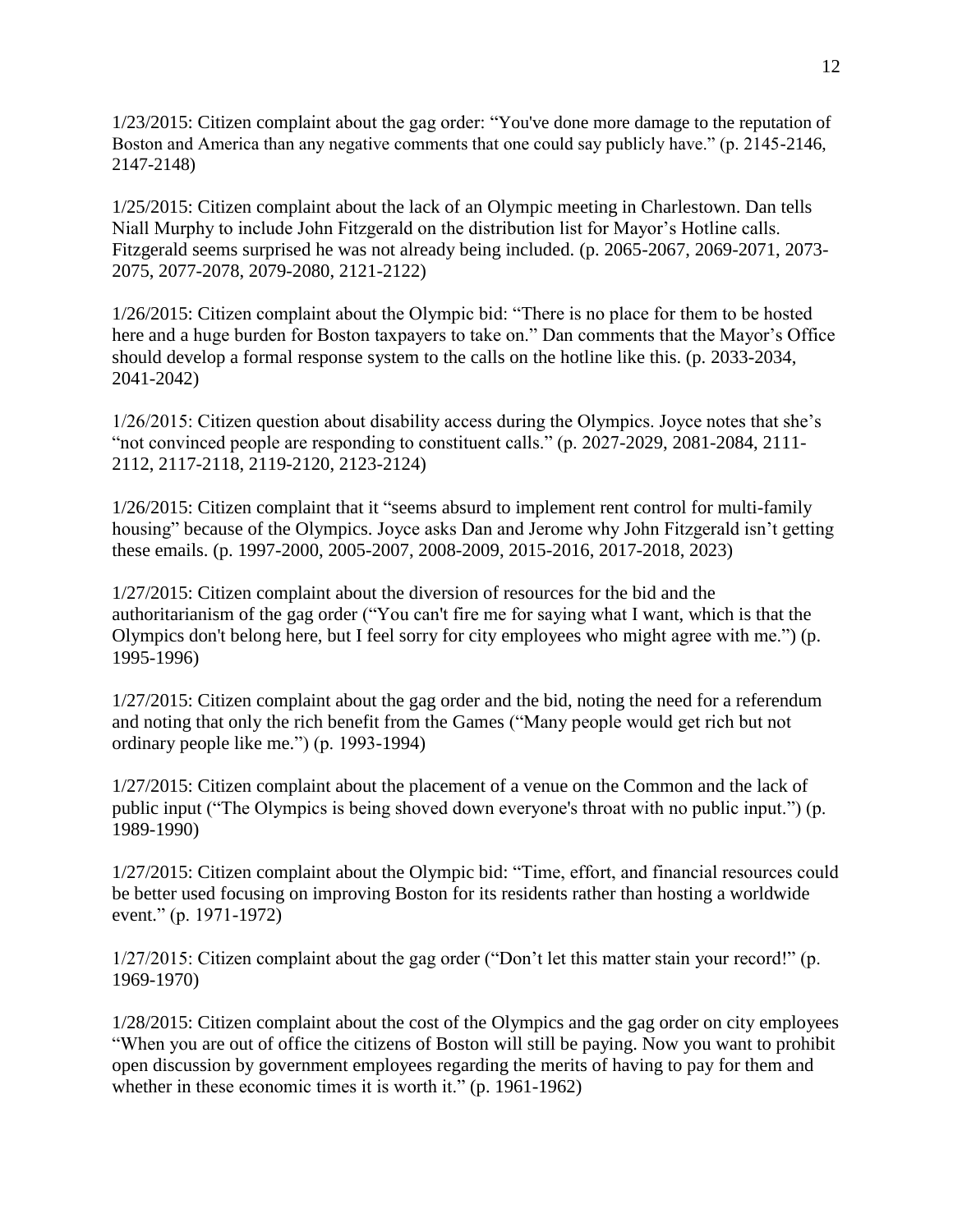1/30/2015: Citizen complaint about the Olympic bid, noting that it will worsen the traffic gridlock the city is already experiencing due to the snow. The Mayor's Hotline forwards the service request to Joyce, Dan, and Jerome. Joyce forwards it to John Fitzgerald. (p. 1919-1920, 1931-1932, 1933-1934).

1/27/2015 - 2/3/2015: Salem State professor expresses interest in helping with legacy work on the bid ("I would like to help Boston win the Olympic bid and use the Games to improve community health, education and crime control. My new book details how it can be done in the US based on best practices of 28 leading sporting nations." (p. 1837-1839, 1841-1843, 1845-1846, 1895-1896, 1991- 1992)

2/9/2015: Citizen complaint about the handling of the transit system during the snow: "I have no confidence in the Olympic bid in light of the developments these past few weeks and will not support that effort until my staff can get to work." (p. 1733-1734)

2/10/2015: Citizen comment in favor of the Olympics ("It's a great opportunity to raise Boston's profile.) (p. 1683-1684)

2/10/2015: Citizen comment noting that the prospect of the Olympics is exciting but that we need to be focusing on fixing the T instead ("How can we expect to manage the influx of people the Olympics would bring with the current decrepit state of the T?"). Joyce, Dan Koh, Jerome Smith, and Niall Murphy were cc'ed on the form letter response, and Joyce asks Dan to make sure the emails get to John Fitzgerald. Fitzgerald notes, "Have a bunch of emails to respond to since meeting last week. Great way to past [sic] time while snowed in….." (p. 1681-682, 1685-1686, 1687-1688)

2/10/2015: Citizen complaint about the diversion of resources and lack of transparency around the bid. Person highlights a recent comment by the Mayor's Office that no emails about the bid had been sent. Joyce asks Laura Oggeri and John Fitzgerald about this claim: "I am assuming he didn't actually say we have received no emails, but can someone confirm that?" (p. 1663-1666, 1667-1669, 1671-1672, 1713-1715, 1717-1718, 1723-1724, 1731-1732)

2/18/2015: Citizen comment calling on Walsh to support having a vote on Councilor Zakim's proposed ballot questions (p. 1577-1578)

2/20/2015: Citizen comment calling on Walsh to support having a vote on Councilor Zakim's proposed ballot questions (p. 1523-1524)

2/25/2015: Citizen complaint about the Olympic bid: "Thinks this is a terrible idea. Opposed to Olympic in Boston, we should have higher priorities with snow and schools." (p. 1333-1334)

2/27/2015: Citizen complaint about the Olympic bid: "With all the pressing needs of this city, which I know you are attune to, this seems like a certain waste of planning and financial resources." (p. 1323-1324)

3/2/2015: Citizen comments calling on Walsh to support having a vote on Councilor Zakim's proposed ballot questions (p. 1299-1300, 1301-1302, 1303-1304, 1305-1306, 1307-1308)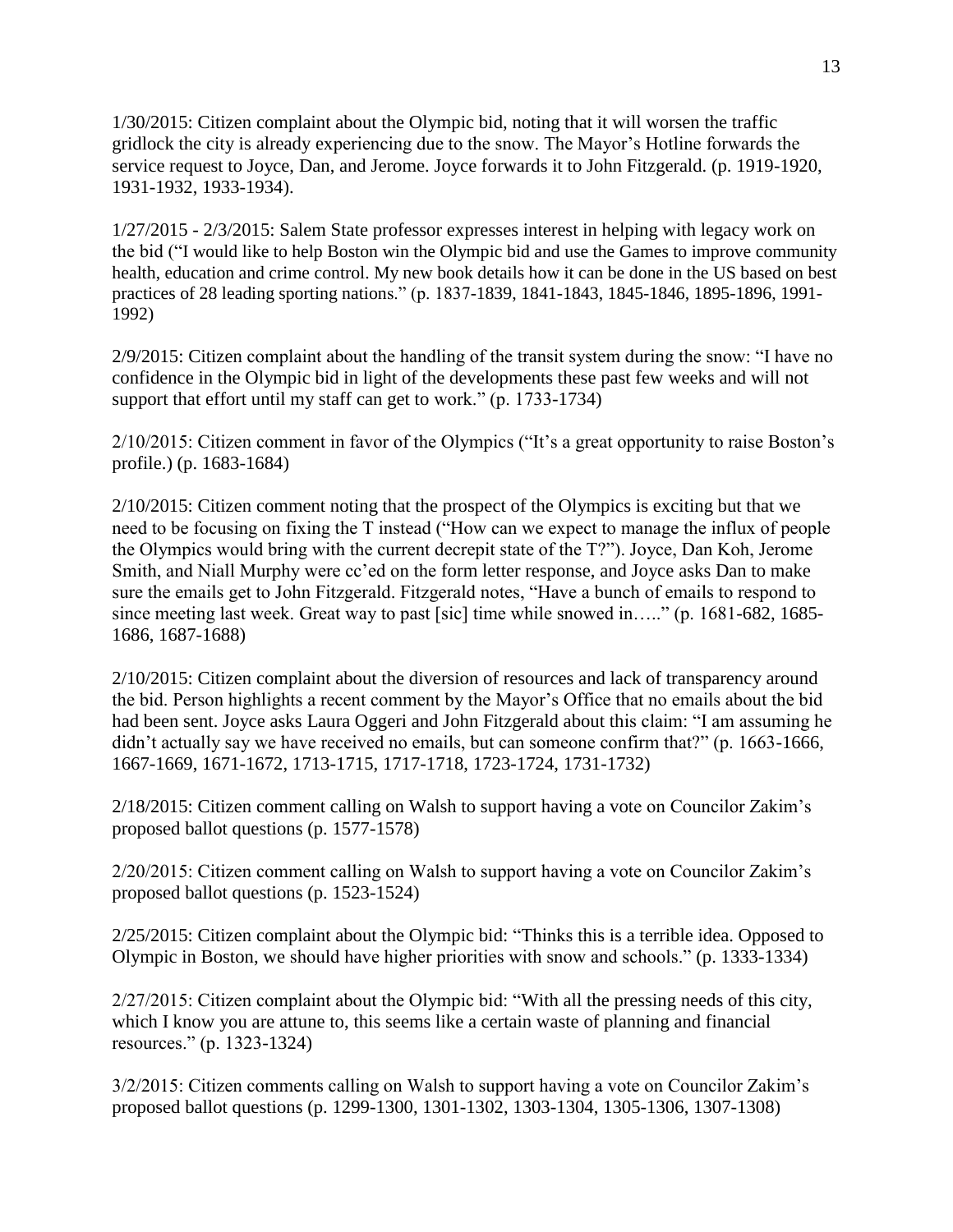3/2/2015: Citizen complaint about the Olympic bid: "The continuing work on a Olympic bid in 2024 is an increasingly irresponsible allocation of resources for the City of Boston." (p. 1297- 1298)

3/4/2015: Citizen comment about the Olympics—Friend of Marty's uncle tells him to read *Circus Maximus* – "Please don't have your legacy end up being the mayor who left Boston in a mountain of debt for lack of properly researching the risks." (p. 1189-1190)

3/5/2015: Citizen complaint about "the darned Olympics": "When I see how poorly we do at basic management of infrastructure this winter, I cannot imagine how the city (and surrounding areas) would deal with the influx of visitors." (p. 1145-1146)

3/5/2015: Citizen comment calling on Walsh to support having a vote on Councilor Zakim's proposed ballot questions (1143-1144)

3/6/2015: Citizen comment calling on Walsh to support having a vote on Councilor Zakim's proposed ballot questions (1133-1134)

3/6/2015: Citizen comment calling on Walsh to support having a vote on Councilor Zakim's proposed ballot questions: "I am terribly concerned about the financial burden that a Boston Olympics will place on Boston taxpayers." (p. 1129-1130)

3/10/2015: Citizen complaint about the Olympic bid: "We already have a thriving economy and the Olympics will only cause disruptions." (p. 1065-1066)

3/8/2015: Citizen complaint about the Olympic bid: "Where is the integrity of your promise to listen to residents and businesses and putting our interests first before taking a position?" (p. 1055-1056)

3/6/2015: Citizen complaint about the Olympic bid: "I, as a regular visitor to the Boston area, will be avoiding for many years in a row if you host the Olympics" (p. 1053-1054)

3/10/2015: Citizen complaint about the Olympic bid, highlighting corruption of the IOC and the lack of public support: "It will put an indelible stain on the City and your Legacy as Mayor" (p. 1051-1052)

3/12/2015: Citizen complaint about the Olympic bid (No Boston 2024's Jonathan Cohn) (p. 1025-1026),

3/12/2015: Citizen complaint about the Olympic bid, particularly the use of taxpayer money (p. 1023-1024)

3/24/2015: Service request/citizen called in to express interest in helping the mayor inform the public about the Olympic bid (p. 855-856)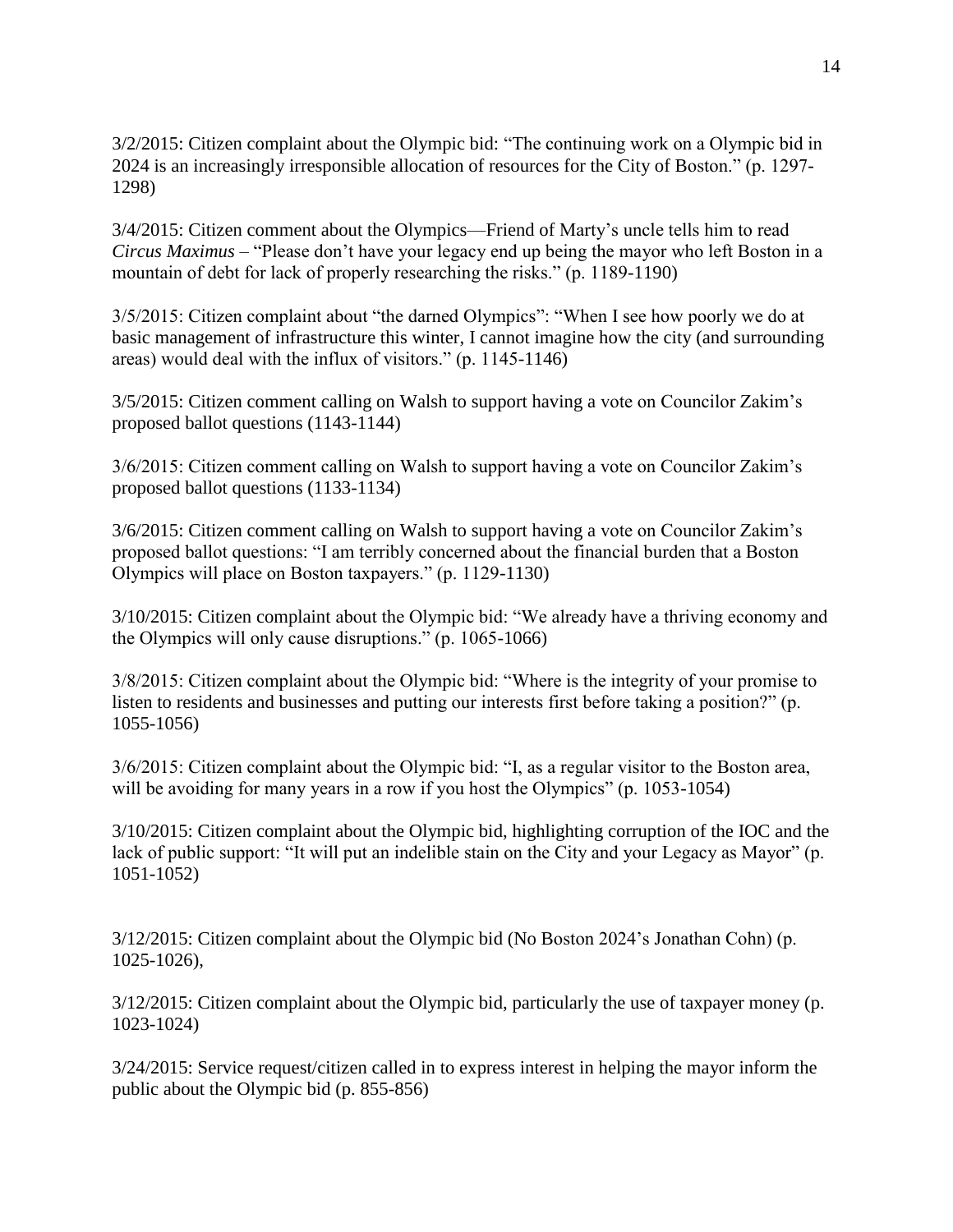3/26/2015: Citizen comment calling on Walsh to support a vote on Councilor Zakim's proposed four ballot questions (p. 825-826)

3/26/2015: Joyce asks Laura Oggeri to provide Niall Murphy's team with language to answer the ballot language question, "which has been coming frequently" (p. 823-824, 819-821)

4/1/2015: Citizen complaint about use of taxpayer money for the Olympics – "I don't want a dime of my money going to pay for an Olympics in Boston. Spend the money on constituent needs, such as the T." (p. 755-756)

4/1/2015: Citizen complaint about potential use of taxpayer funds for the Olympics (p. 757-758) Joyce responds to Allyn, "We have Olympics language, right?" regarding the stock response (p. 753-754)

4/1/2015: Belated response to a 2/26 citizen comment calling on Walsh to support having a vote on Councilor Zakim's four proposed ballot questions (p. 749-750)

Joyce responds to Allyn, "We have Olympics language, right?" regarding the stock response (p. 751-752)

4/3/2015: Esther Nelson from Boston Lyric Opera volunteers help on the Olympics (p. 701)

4/3/2015: Citizen complaint about the Olympics, stressing that not taxpayer money should be used. Joyce tells Allyn to forward it to John Fitzgerald, who was cc'ed on the same email Joyce was. (p. 697-698, 699-700).

4/6/2015: Citizen complaint about the Olympics, noting that infrastructure would be a better use of funds (p. 671-672)

4/17/2015: Belated forwarding of citizen comments calling on the mayor to support a vote on Councilor Zakim's proposed ballot questions. Citizen emails were from late February/March. Forwarded from [mayor@boston.gov](mailto:mayor@boston.gov) to John Fitzgerald, Joyce Linehan, Dan Koh, and Jerome Smith.

p. 489-490, 491-492, 493-494, 495-496, 497-498, 499-500, 501-502, 503-504, 505-506, 507-508, 509-510, 511-512, 513-514, 515, 517-518, 519-520, 521-522, 523-524, *Note: This is the day that Walsh announced the creation of the Office of Olympic Planning*.

5/4/2015: Citizen complaint from a woman from Beacon Hill concerned that the Olympics would lead the city to fail to protect all of the things that draw people to Boston in the first place: "We are ALREADY a world class city. We should be raising money to improve infrastructure because we ARE world class. We do not NEED the Olympics" (p. 353-354)

5/14/2015: Citizen complaint about the Olympics, highlighting cost overruns, inconvenience, and lack of public support (p. 243-244)